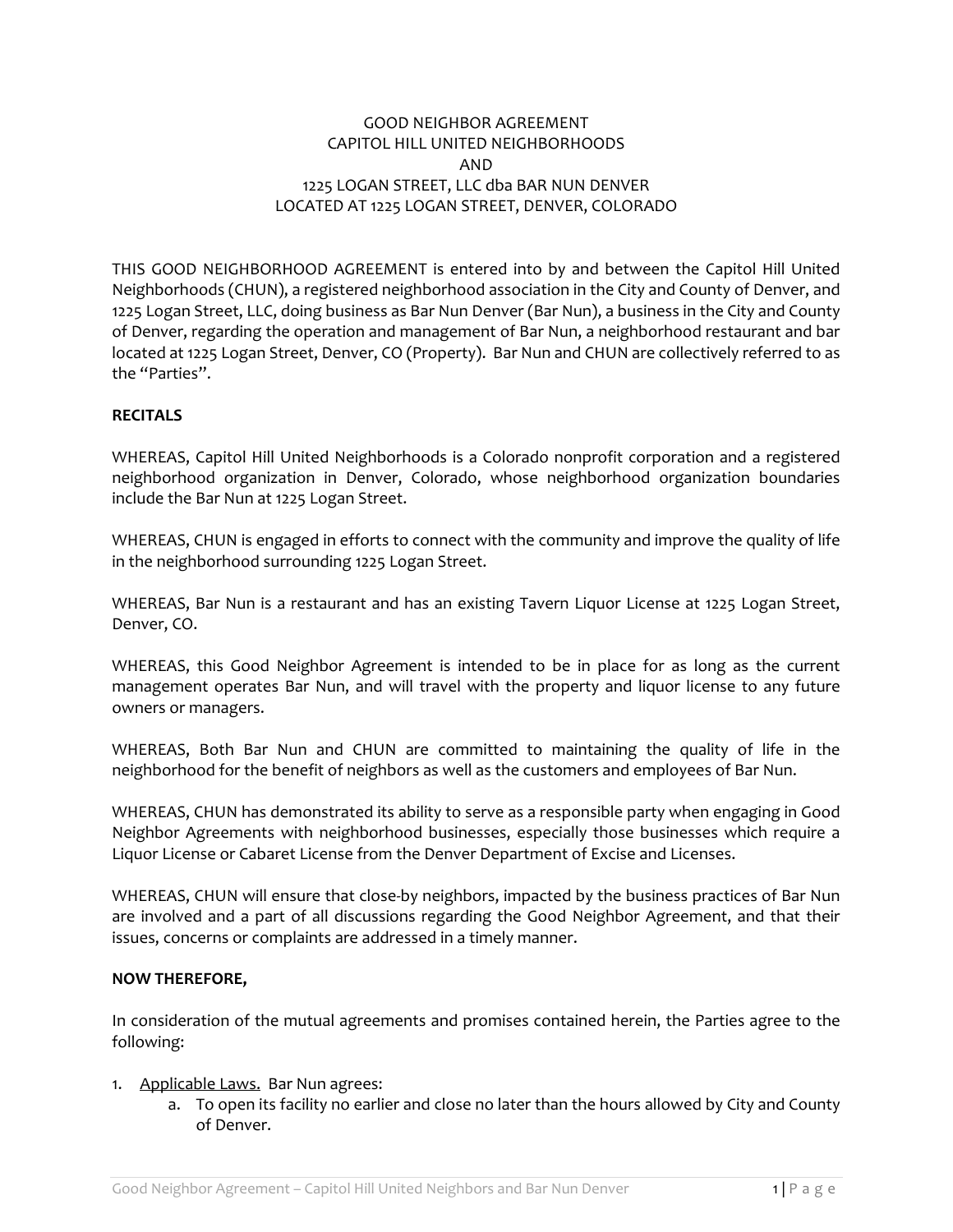- b. To abide by all laws and regulations pertaining to the sale and consumption of alcohol on the Property and to abide by all laws and regulations adopted by the City and County of Denver, Excise and Licenses and Zoning Departments relating to alcohol and a Tavern Liquor License for the Property, including refusal to sell alcoholic beverages to any visibly intoxicated person or to any minor.
- c. To abide by all City and County of Denver ordinances and laws of the State of Colorado, including but not limited to, the provisions of Denver's Revised Municipal Code and Noise Control regarding legal decibel limits.
- 2. Sale or Transfer. If Bar Nun determines that they will no longer be occupying the space or if they are transferring the Tavern Liquor License to a different entity, Bar Nun will give CHUN a sixty (60) notice and provide notice to the proposed transferee or owner of the existence of the Good Neighbor Agreement with CHUN that travels with the License and Property. Bar Nun will also notify any future transferee or owner of the requirement to communicate with the president of CHUN prior to any transfer of the license and reaffirm their agreement to a mutually acceptable Good Neighbor Agreement.
- 3. Patrons. Bar Nun agrees to adopt and implement policies and practices to remind its patrons of the importance and necessity of being respectful of all adjacent residential neighbors. Including, but not limited to:
	- a. Making a best effort to maintain order among customers, and to prevent noise, littering, and loitering outside of the premises, during operating and after Bar Nun closes.
	- b. Posting signs throughout the building, patio and parking lot requesting patrons and employees be considerate of surrounding neighbors with respect to noise, smoking, trash, and other general behavior.
	- c. Provide identified smoking areas that are not within 25 feet of any residences.
	- d. Posting on Bar Nun's website requesting their patrons be considerate when leaving the neighborhood and to do so in a peaceful and quiet manner.
	- e. Making best effort to limit the noise from motorcycles and their owners as they arrive and leave Bar Nun.
	- f. Ensuring that there is no gathering on or within fifteen (15) feet of the entrance to Bar Nun's restaurant after closing time.
- 4. Patio Use. Bar Nun agrees to pay close attention to the patio and to ensure sound from the patio does not exceed the City's limits for decibels. The operating hours for the enclosed patio area:
	- a. Weekdays (Sunday-Thursday), patio will be closed by 10:00pm.
	- b. Weekends (Friday-Saturday), patio will be closed by midnight.
- 5. Garbage and Trash. Bar Nun agrees:
	- a. To provide receptacles for collection of trash and cigarettes at the entrance/exit points of their building.
	- b. To pick up any trash around the premises of their building no later than noon, and on a daily basis.
	- c. Not to empty glass, metal or other trash and garbage that may make significant noise when dumped into a dumpster any later than 10:00pm or earlier than 7:00am.
	- d. Not to service the grease trap after 10:00pm or earlier than 7:00am.
	- e. If other than City trash pick-up, to schedule commercial dumpster and trash pickup from the premises between 7:00am and 10:00pm.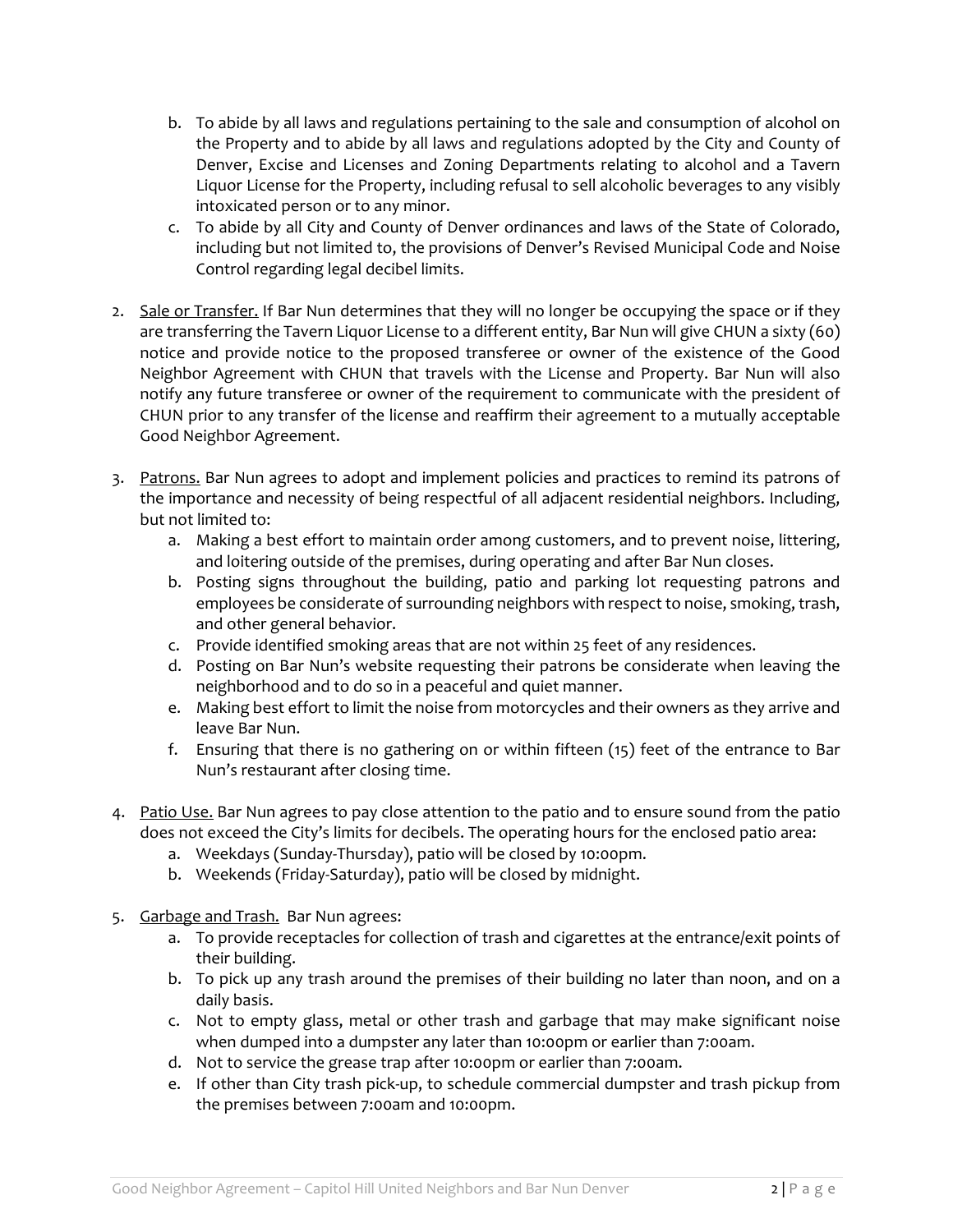- 6. Complaints, Issues or Concerns.
	- a. If neighbors have a complaint regarding any of the items above, they will contact the general manager, currently Butch Buckley at 303-667-7616, as close to the incident as possible with their concerns or complaints, prior to contacting CHUN or the City. Mr. Buckley or the current general manager will respond within one business day with either a solution, an explanation and timeline for when the issue or concern will be resolved.
	- b. Should the neighbors believe they are not getting the appropriate response, their next step is to contact CHUN, who will then proceed through the process outlined.
	- c. CHUN agrees to promptly report any noise, disturbance or problems encountered and reported to them by residents regarding Bar Nun to Bar Nun's general manager. Both CHUN and Bar Nun agree to make a good faith to meet within seven (7) days of the complaint to resolve issues that may arise because of the complaint.
	- d. Should either Bar Nun or CHUN believe the other party is in default or violation of this Agreement, the party not in breach shall notify the other in writing of the alleged event constituting breach of this Agreement. Upon receipt of such notice, the receiving party shall have fifteen (15) business days within which to affect a cure of the alleged breach; or such longer time as may be reasonably required and agreed upon by both parties to resolve the complaint.
	- e. If the Parties are not able to resolve the situation within the allotted time, they will ask the District Councilperson to refer them to mediation through the City and County of Denver and request all Parties participate in mediation in good faith to find a solution.
	- f. CHUN and the neighbors agree not to file any formal complaints regarding violations of this Agreement to the Department of Excise and Licenses or other agencies of the City and County of Denver until after both the neighbors and CHUN have contacted the general manager of Bar Nun and given them the agreed upon time to respond and remedy the issue or concern.

With two exceptions -

- i. In the case of emergencies or threats to the well-being, peace, safety, and welfare of the neighborhood.
- ii. When repeated attempts to follow the outlined complaint communication process with Bar Nun have resulted in a lack of responsiveness, action or success on the part of Bar Nun to resolve the complaint.
- 7. Miscellaneous.
	- a. This Agreement is the entire agreement between the parties. This Agreement may be executed in separate counterparts (or upon separate signature pages bound together into one or more counterparts), each of which, when so executed and delivered, shall be an original but all such counterparts shall together, constitute one and the same instrument. Facsimile or electronic signature pages shall be treated as originals for all purposes.
	- b. No provision of this Agreement may be released, discharged, abandoned, supplemented, amended, changed, or modified in any manner, orally or otherwise, without the written consent of the Parties. Nor shall any waiver of any of the provisions be valid or enforceable unless in writing and signed by a duly authorized officer or representatives of each of the Parties.
- 8. Point of Contact. Bar Nun, CHUN and immediate neighbors agree to provide each other with the designated point of contact's email and phone number, and to respond to any calls or emails within two business days. They will advise each other of any changes in the names or telephone number within two days of these changes being made.